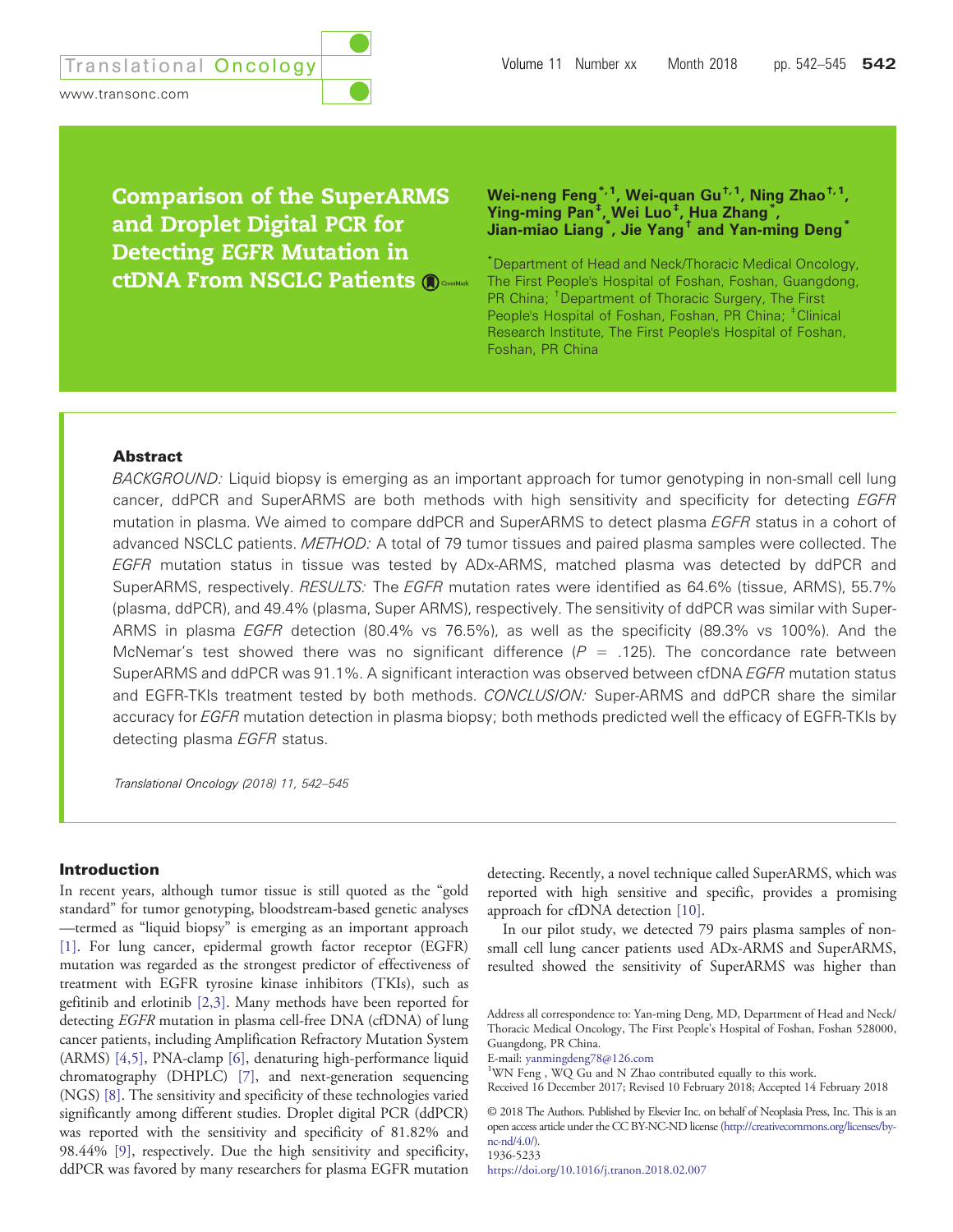ARMS. Few studies were performed to compare SuperARMS and ddPCR for genotyping. In this reason, we use ddPCR and SuperARMS to detect plasma EGFR status in a cohort of advanced NSCLC patients.

### Patients and Methods

# Patients

A total of 79 patients were enrolled in this study, which were collected from Jan 1, 2012, to Jun 1, 2013, at The First People's Hospital of Foshan. All patients were histologically confirmed lung adenocarcinoma (include two adenosquamous carcinoma). Sufficient tumor tissue specimens and plasma specimens were sampled. The study was approved by the ethics committee of The First People's Hospital of Foshan. All patients had provided written information consents before the study procedures. Patients were followed up every month by the investigators.

### Sample Collection and DNA Extraction

Tumor tissue sample and matched plasma with an interval less than 1 week was collected for each patient. All tumor tissue samples were formalin-fixed and paraffin-embedded (FFPE), and underwent pathologic evaluation to ensure the tumor content of at least 20%.

Tumor tissue DNA from FFPE was extracted by using an FFPE DNA Kit (Amoy Diagnostics Co, Xiamen, China) according to the standard protocols. Plasma was separated from 10 ml of peripheral blood from each patient before EGFR-TKI treatment. Then, cfDNA was isolated using a plasma/serum cell-free DNA kit (Amoy Diagnostics Co, Xiamen, China) according to the manufacturer's instructions.

#### EGFR Mutation Detection

The EGFR mutations of the extracted DNA from the tissue were assessed with the amplification refractory mutation system (ARMS) by using an EGFR mutations detection Kit (Amoy Diagnostics, Xiamen, China) according to the manufacturer's instructions. The method was reported previously [\[11\]](#page-3-0).

Plasma DNA was analyzed by ddPCR and SuperARMS, respectively. The ddPCR was performed according to the manufacturer's instructions and this method was reported previously [\[9\]](#page-3-0).

The SuperARMS assay (Amoy Diagnostics, Xiamen, China), which is newly designed based on ARMS with indicative detection limit of 0.2% as the kit specification claims. This kit adopts both ARMS and real-time PCR technologies to identify 41 of the most common hotspots in EGFR exons 18-21 in plasma ctDNA samples. So far, the kit is for research use only. All samples were carried out following the manufacturer's protocol. Briefly, the ADx-SuperARMS PCR was implemented in a final 80 μL reaction mixture consisting of 15 μL DNA templates as well as novel proprietary primers and probes, dNTPs, buffer, Mg2+ and Taq DNA polymerases. PCR reactions were carried out on Mx3000P PCR system using the cycling conditions as follows: 1 cycle at 95°C for 10 min for incubation, followed by 15 cycles at 95°C for 40 seconds, 64°C for 40 seconds and 72°C for 30 seconds, and then 28 cycles at 93°C for 40 seconds, 60°C for 45 seconds and 72°C for 30 seconds. The raw data were analyzed using the MxPro-Mx3000P v4.10 included with the instrument. ΔCt was calculated as: mutant Ct value—internal control Ct value. If ΔCt is less than the Cut-off value, the result is determined as positive. Otherwise, the result is determined as negative or beyond the limit of detection.

Table 1. Baseline demographic and clinical characteristics.

| Characteristics         | No. of patients (%) |
|-------------------------|---------------------|
| Sex                     |                     |
| Male                    | 36 (45.6%)          |
| Female                  | 43(54.4%)           |
| Age                     |                     |
| Median                  | 59 (30-75)          |
| < 60                    | 43 (54.4%)          |
| $\geq 60$               | 36 (45.6%)          |
| Smoking status          |                     |
| Never-smoker            | 54 (68.4%)          |
| Current/ever-smoker     | 25(31.6%)           |
| <b>ECOG PS</b>          |                     |
| <b>PS 0-1</b>           | 72 (91.1%)          |
| PS <sub>2</sub>         | $7(8.9\%)$          |
| EGFR mutation in tissue |                     |
| Mutation+               | 51 (64.6%)          |
| Wild-type               | 28 (35.4%)          |
| Histology               |                     |
| adenocarcinoma          | 77 (97.5%)          |
| adenosquamous           | $2(2.5\%)$          |

#### Statistical Analysis

Statistical analyses were performed with the IBM SPSS Statistics version 20. McNemar test was used to analysis the concordance of EGFR mutation between matched samples. The progression-free survival (PFS) according to *EGFR* mutation status was estimated by Kaplan–Meier method and the difference in survival was compared using log-rank test.  $P < .05$  was deemed to be of statistical significance. All P values and 95% confidence intervals (95%CI) were two-sided.

# **Results**

### Patients Clinical Characteristics

A total of 79 patients were enrolled and 79 pairs of tumor tissue and plasma samples were collected. All tissue samples were tested EGFR mutation status by ADx-ARMS successfully. There were 51 (64.6%) patients harbor  $EGFR$ -activating mutations, among whom 26 were exon 21 L858R mutation and 25 were exon 19 deletion. 28 (35.4%) harbored wild-type EGFR. The EGFR mutation status in tumor tissue by ADx-ARMS was regarded as "gold standard" in the study. The clinical characteristics of patients were shown in Table 1.

# EGFR Mutation in Plasma by SuperARMS and ddPCR

All 79 plasma samples were detected EGFR mutation status by ddPCR and SuperARMS successfully. When tested by ddPCR, 44 of 79 (55.7%) patients were identified to be EGFR mutation, including three patients who were detected to be wild-type in tumor tissue, which was considered as false positive. The sensitivity, specificity, positive predictive value and negative predictive value was 80.4%, 89.4%, 93.2%, 71.4%, respectively. The concordance of EGFR mutations between plasma and tissue was 83.5% by ddPCR.

When using SuperARMS to detect plasma EGFR, 39 of 79 (49.4%) patients were demonstrated to be EGFR mutation. Twelve patients were EGFR mutation in tumor tissue but EGFR wild-type in plasma. The sensitivity and negative predictive value of SuperARMS was 76.5% and 70.0%, respectively. The specificity and positive predictive value were both 100%. The concordance of EGFR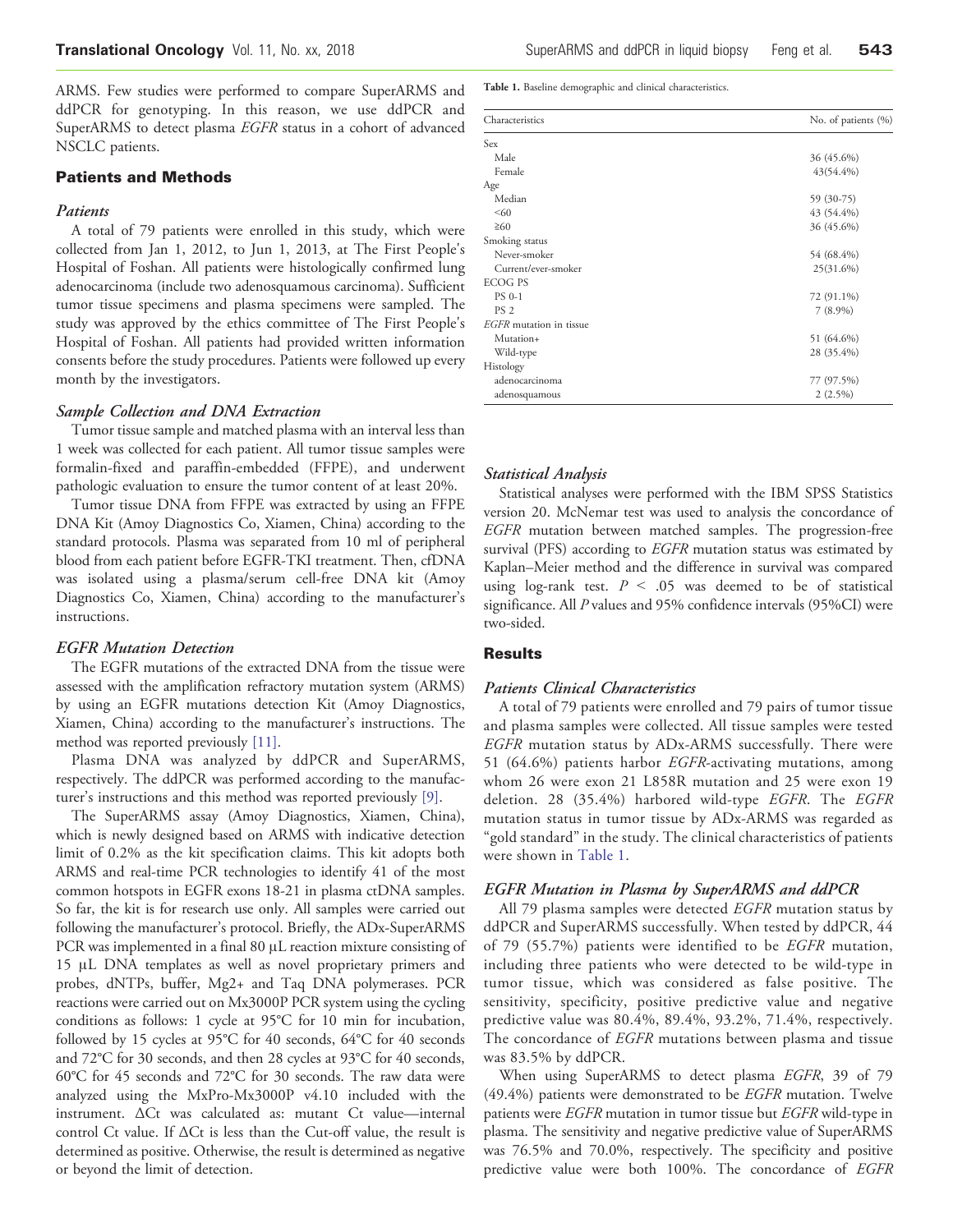<span id="page-2-0"></span>Table 2. EGFR mutation status by ddPCR and SuperARMS.

| Plasma cfDNA<br><b>SuperARMS</b> | Tumor tissue |          |       | Results                              |
|----------------------------------|--------------|----------|-------|--------------------------------------|
|                                  | $M_{+}$      | M-       | Total | Sensitivity = $76.5\%$               |
| $M_{+}$                          | 39           | $\Omega$ | 39    | Specificity = $100\%$                |
| $M -$                            | 12           | 28       | 40    | Positive predictive value = $100\%$  |
| Total                            | 51           | 28       | 79    | Negative predictive value = 70.0%    |
|                                  |              |          |       | Concordance = $84.8\%$               |
| ddPCR                            | $M_{+}$      | M-       | Total | Sensitivity = $80.4\%$               |
| $M_{+}$                          | 41           | 3        | 44    | Specificity = $89.3\%$               |
| $M -$                            | 10           | 25       | 35    | Positive predictive value = 93.2%    |
| Total                            | 51           | 28       | 79    | Negative predictive value = $71.4\%$ |
|                                  |              |          |       | Concordance = $83.5\%$               |

mutations between plasma and tissue was 84.8%. The result of EGFR mutation status by ddPCR and SuperARMS was shown in Table 2.

# Compare SuperARMS with ADx-ARMS in Plasma EGFR Detection

The sensitivity of ddPCR was similar with Super-ARMS in plasma EGFR detection (80.4% vs. 76.5%), as well as the specificity (89.3% vs 100%). The McNemar's test showed there was no significant difference ( $P = .125$ ). And the concordance rate of *EGFR* mutation status between SuperARMS and ddPCR was 91.1% (72/79).

# EGFR Mutation Status and Prediction of EGFR-TKI Efficacy

There were 51 patients who received EGFR-TKI treatment. The overall objective response rate (ORR) was 56.9% (29/51) for EGFR-TKI treatment.

For plasma samples by ddPCR, the ORR was 67.6% (25/37) and 28.6% (4/14) respectively in patients with or without EGFR mutation,  $P = .025$ . Median PFS was significantly prolonged in EGFR mutation patients compared with EGFR wild-type patients (12.0months vs 5.0 months,  $P = .009$ ) (Figure 1A).

For plasma samples by SurperARMS, the ORR in EGFR mutation or wild-type patients was 74.2% (23/31) and 30.0% (6/20), respectively,  $P = .002$ . *EGFR* mutation patients tended to have longer PFS than those with EGFR wild-type patients (12.0months vs 5.5 months,  $P = .009$ ) (Figure 1B).

These data suggested that EGFR mutation status in blood detected by ddPCR and SuperARMS can be predictive of tumor response to EGFR-TKIs and survival results.

#### Discussion

Nowadays, liquid biopsy represents a promising approach for noninvasive assessment of cancer gene profile. In this study, we performed a comparison of ddPCR and SuperARMS for the detection of the EGFR mutation in plasma cfDNA from NSCLC patients. All plasma samples were successfully processed for DNA extraction and genotyping. Our results suggested that both SuperARMS and ddPCR have high sensitivity and specificity for EGFR detection in plasma samples, and are good predictors of the efficacy of EGFR-TKIs.

Various methods had been reported to detect EGFR mutation in cfDNA of lung cancer patients. The ddPCR was one with high sensitivity and specificity that was widely used. Zhu et al had optimized the ddPCR assays to reach the sensitivity of 0.04%[.\[9\]](#page-3-0) In his study, EGFR Exon19-Del mutation was detected with the sensitivity of 81.82% and the specificity of 98.44%, while EGFR L858R mutation was tested with sensitivity of 80.00% and the specificity of 95.77%, compared with the paired tumor tissues. Oxnard et al. reported the ddPCR assays for detecting EGFR with high sensitivity and 100% specificity and ddPCR was demonstrated valuable in monitoring resistance mutations which may offer broader clinical application [\[12\]](#page-3-0). The results were consisted with that in our study. The SuperARMS is a novel technique which was modified on the basis of ARMS by optimizing the primers designation, PCR amplification reaction-system, which makes it much more sensitive. Preciously, Li et al. used SuperARMS to test plasma EGFR mutation of 109 patients, results showed the sensitivity of 82% and specificity of 100%, and the concordance rate between plasma and tissue was 89.9%[\[10\]](#page-3-0). The results were concordant with our study, with sensitivity of 76.5% and specificity of 100%, the concordance between plasma and tissue was 84.8%. The sensitivity of ddPCR was similar with Super-ARMS (80.4% vs 76.5%), while the specificity tended to be lower (89.3% vs 100%), but there was no significant difference ( $P = .125$ ). One great advantage of ddPCR is the



Figure 1. PFS in EGFR mutation patients compared with EGFR wild-type patients.(A) Plasma samples by ddPCR. (B) Plasma samples by SuperARMS.